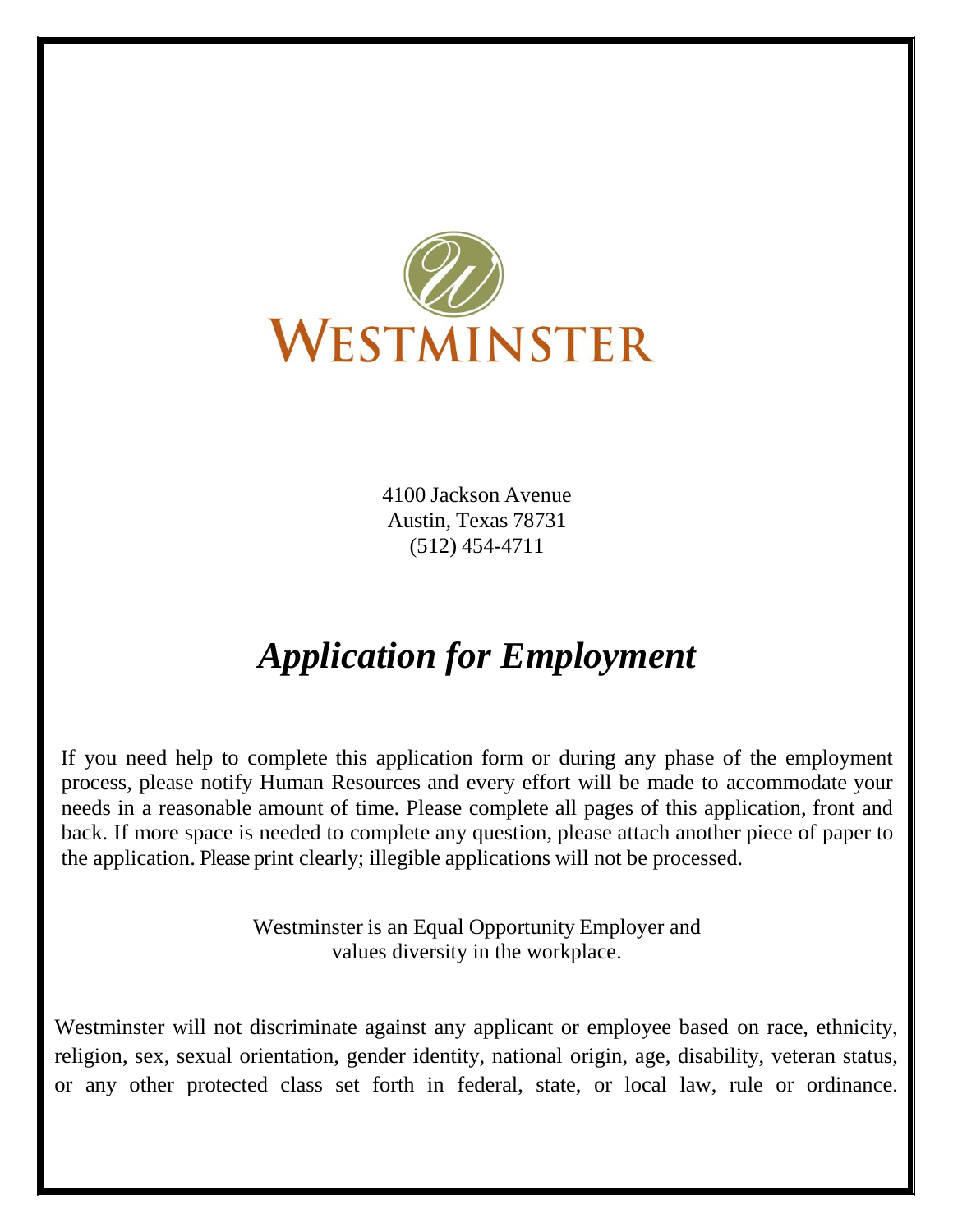## **Westminster APPLICATION FOR EMPLOYMENT**

If you need help filling out this application form or for any phase of the employment process, please notify the person who gave you this form and every effort will be made to accommodate your needs in a reasonable amount of time. **Please complete both sides of this form.** If more space is needed to complete any question, use an extra sheet of paper. **Print clearly and complete all sections as noted; illegible or incomplete applications will not be processed.**

All qualified applicants will receive consideration without discrimination based on race, ethnicity, religion, sex, sexual orientation, gender identity, national origin, age, disability, veteran status, or any other protected class set forth in federal, state, or local law, rule or ordinance.

| Last Name                                                     | <b>First Name</b>                                       | Middle Name              |                                                         | Are you 18 years or older? |
|---------------------------------------------------------------|---------------------------------------------------------|--------------------------|---------------------------------------------------------|----------------------------|
| <b>Street Address</b>                                         |                                                         |                          | Are you legally eligible for<br>employment in the U.S.? | Social Security Number     |
| City                                                          | <b>State</b>                                            | Telephone $No(s)$<br>Zip |                                                         |                            |
| Position you are applying for and desired shift if applicable |                                                         |                          | Date Available                                          | Minimum Salary Desired     |
| Name(s) of family/friends employed by us                      | Location/Department                                     | Position                 |                                                         | Relationship to you        |
| Have you applied for a position<br>with us before?            | If yes, please give date(s) and position(s) applied for |                          |                                                         |                            |
| Have you ever been employed by us?                            | Dates                                                   | Position(s)              |                                                         |                            |
| <b>High School</b>                                            | Location                                                | Did you graduate?        |                                                         | Major Subject              |
| College/University                                            | Location                                                | Did you graduate?        |                                                         | Major Subject              |
| <b>Trade School</b>                                           | Location                                                | Did you graduate?        |                                                         | Major Subject              |

List employment starting with your most recent jobs, during the last 10 years. Account for any time period that you were unemployed by stating the nature of **your activities.** Use a separate sheet of paper, if necessary.

| Employer              |       | Telephone | From              | To | <b>Starting Salary</b> | Ending Salary        |
|-----------------------|-------|-----------|-------------------|----|------------------------|----------------------|
| <b>Street Address</b> |       |           | Position          |    | Duties                 |                      |
| City                  | State | Zip Code  | Supervisor's Name |    | Reason for leaving     |                      |
| Employer              |       | Telephone | From              | To | <b>Starting Salary</b> | <b>Ending Salary</b> |
| <b>Street Address</b> |       |           | Position          |    | Duties                 |                      |
| City                  | State | Zip Code  | Supervisor's Name |    | Reason for leaving     |                      |
| Employer              |       | Telephone | From              | To | <b>Starting Salary</b> | Ending Salary        |
| <b>Street Address</b> |       |           | Position          |    | Duties                 |                      |
| City                  | State | Zip Code  | Supervisor's Name |    | Reason for leaving     |                      |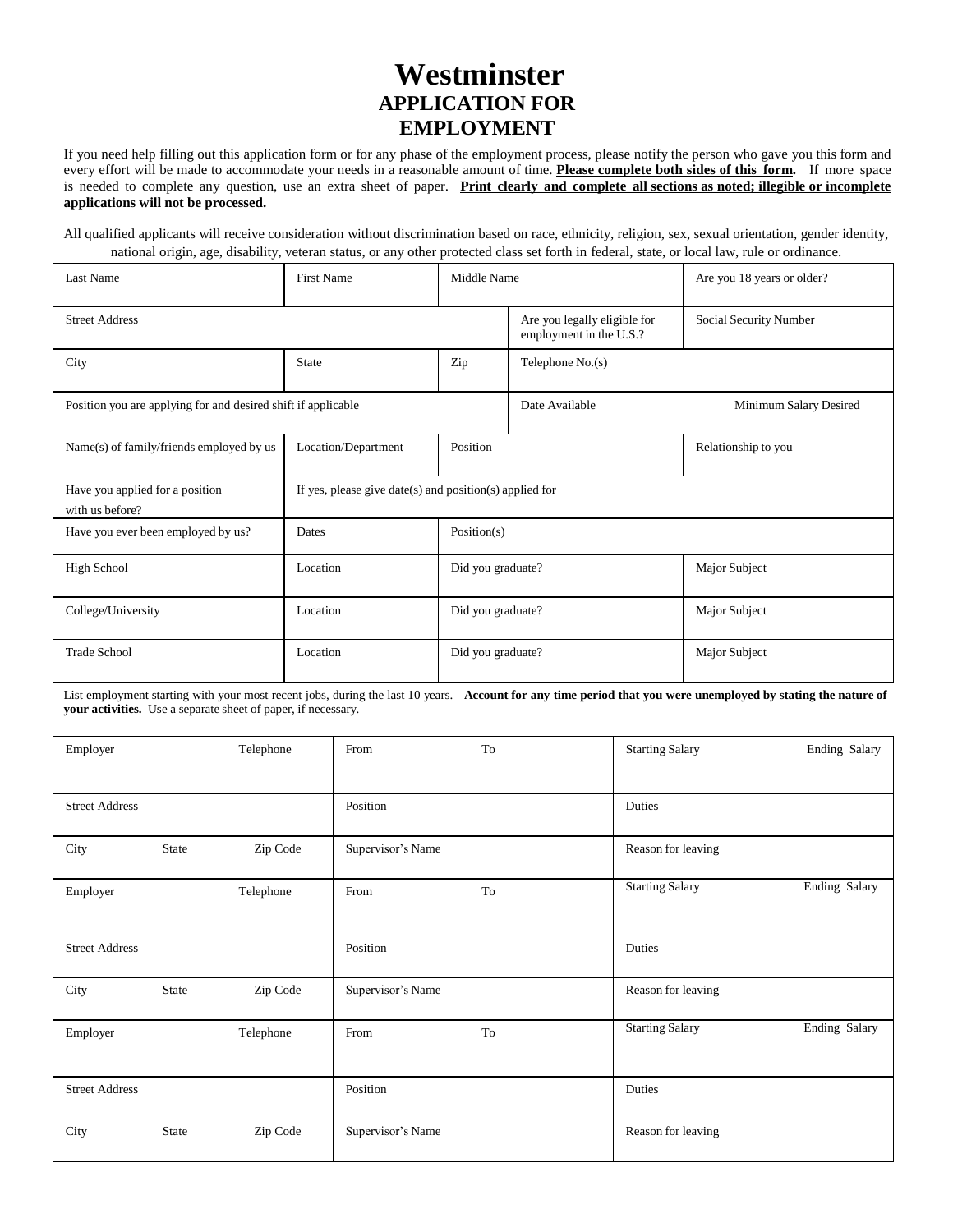List any professional groups, trade groups, or other organizations you belong to that you consider relevant to your ability to perform the job(s) for which you are applying:

List experience from your military service that would be relevant to the job(s) for which you are applying:

List two (2) professional references and one (1) personal reference that we may contact immediately.

| <b>Professional Reference</b>               | Previous Employer   | How long have you known<br>this person? | <b>Current Contact Information</b> |
|---------------------------------------------|---------------------|-----------------------------------------|------------------------------------|
| <b>Professional Reference</b>               | Previous Employer   | How long have you known<br>this person? | <b>Current Contact Information</b> |
| Personal Reference (not a family<br>member) | Relationship to you | How long have you known<br>this person? | <b>Current Contact Information</b> |

Have you ever been convicted of a felony? Yes No If Yes, please explain

Answer these questions **only** if you have received a copy of the job description or had the requirements of the job thoroughly explained to

you:

| .   |     |                                                                                                                                                                                                                                        |  |  |
|-----|-----|----------------------------------------------------------------------------------------------------------------------------------------------------------------------------------------------------------------------------------------|--|--|
| Yes | No. | Have you been given a job description or had the requirements of the job explained to you?                                                                                                                                             |  |  |
| Yes | No  | Do you understand the requirements?                                                                                                                                                                                                    |  |  |
| Yes | No. | Can you perform the requirements of this job with or without reasonable accommodations?                                                                                                                                                |  |  |
| Yes | No. | If the job requires, do you have the appropriate valid driver's license?                                                                                                                                                               |  |  |
|     |     | Driver's License Number Type State of Issue                                                                                                                                                                                            |  |  |
|     |     | Signature Signature Signature Signature Signature Signature Signature Signature Signature Signature Signature Signature Signature Signature Signature Signature Signature Signature Signature Signature Signature Signature Si<br>Date |  |  |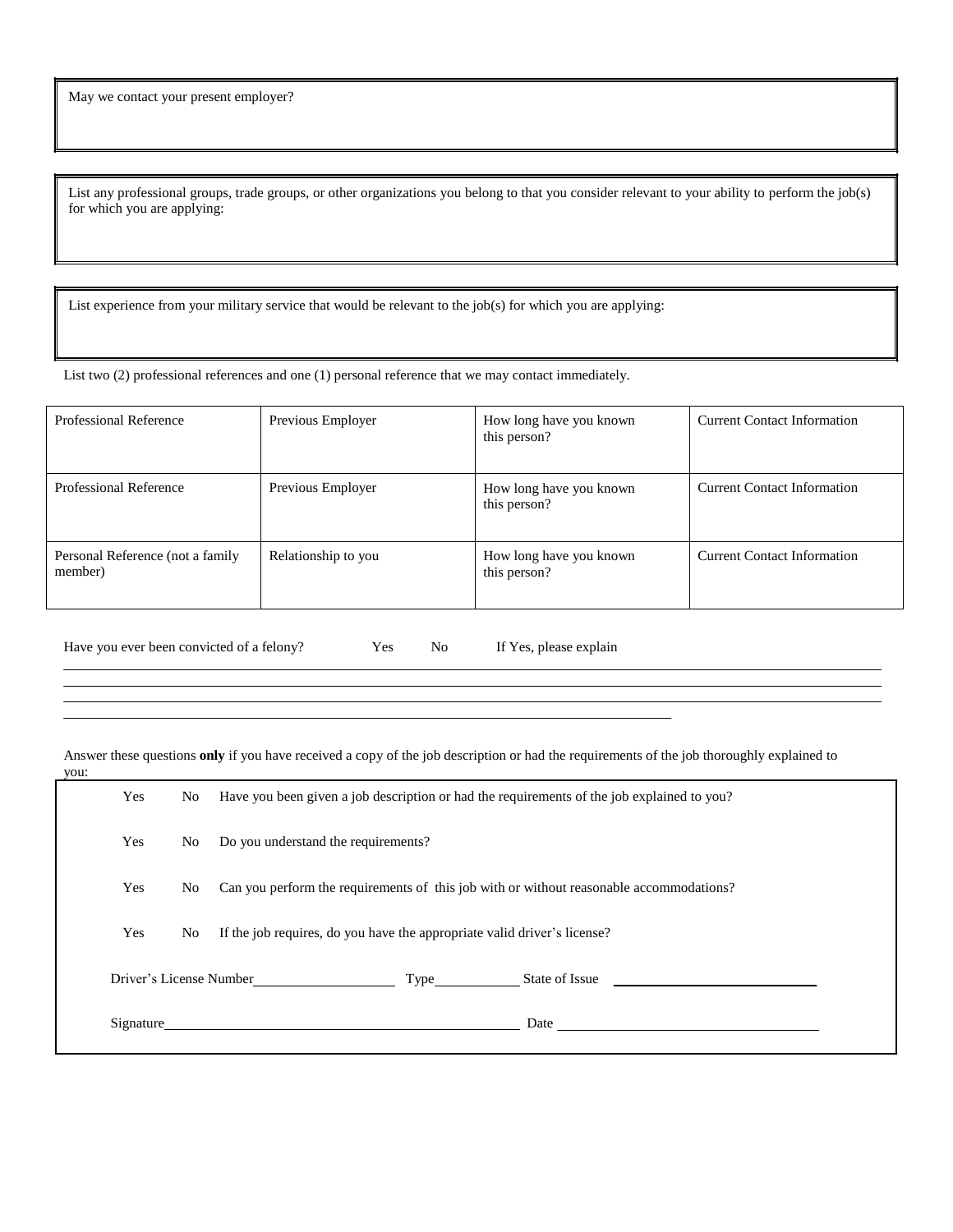#### **I UNDERSTAND:**

- that completing this application does not constitute an offer of employment and that my application may be rejected for  $\Box$ any reason.
- that giving false or misleading information on this form or in an interview is grounds for denial or immediate  $\Box$ termination of employment.
- that I may be required to complete a medical history form and may be required to be examined by a medical  $\Box$ professional designated by Westminster.
- that if I sustain any injury or illness in the employment of Westminster, I agree that Westminster shall be entitled to  $\Box$ receive full and complete reports and records covering any medical or related exams, and I authorize any and all such doctors, medical examiners, and hospitals to give to Westminster full and complete reports and records covering such examinations, condition, care, and treatment related to or resulting from the alleged illness or injury.

#### **AUTHORIZATION TO RELEASE NFORMATION**

If I am given a conditional offer of employment, I authorize Westminster to make a complete investigation of me, including but not limited to: my past employment history, scholastic records, criminal records, abuse records, motor vehicle driving records, workers' compensation history and to rely on such information sources. I authorize all persons and organizations to release any information concerning my background and hereby release all persons and organizations from liability for any damage whatsoever for issuing this information. I acknowledge that a telephone facsimile (FAX) or photographic copy shall be as valid as the original.

By signing below, I certify that I have not been convicted of an offense that would preclude working in a nursing facility. I also certify that I am not excluded from participation in federal health care programs. Furthermore, I understand that I will be subject to a search of the OIG List of Excluded Individuals.

I understand that the use of illegal drugs is prohibited during employment. If employment policy requires, I am willing to submit to drug testing to detect the use of illegal drugs prior to and/or during employment.

I understand that this employment application and any other employee-related documents are not contracts of employment; and that any individual who is hired may voluntarily leave employment upon proper notice, and may be terminated by the employer at any time for any reason. I understand that any oral or written statements to the contrary are hereby expressly disavowed and should not be relied upon by any prospective or existing employee.

APPLICANT SIGNATURE

DATE

WESTMINTER IS AN EQUAL OPPORTUNITY EMPLOYER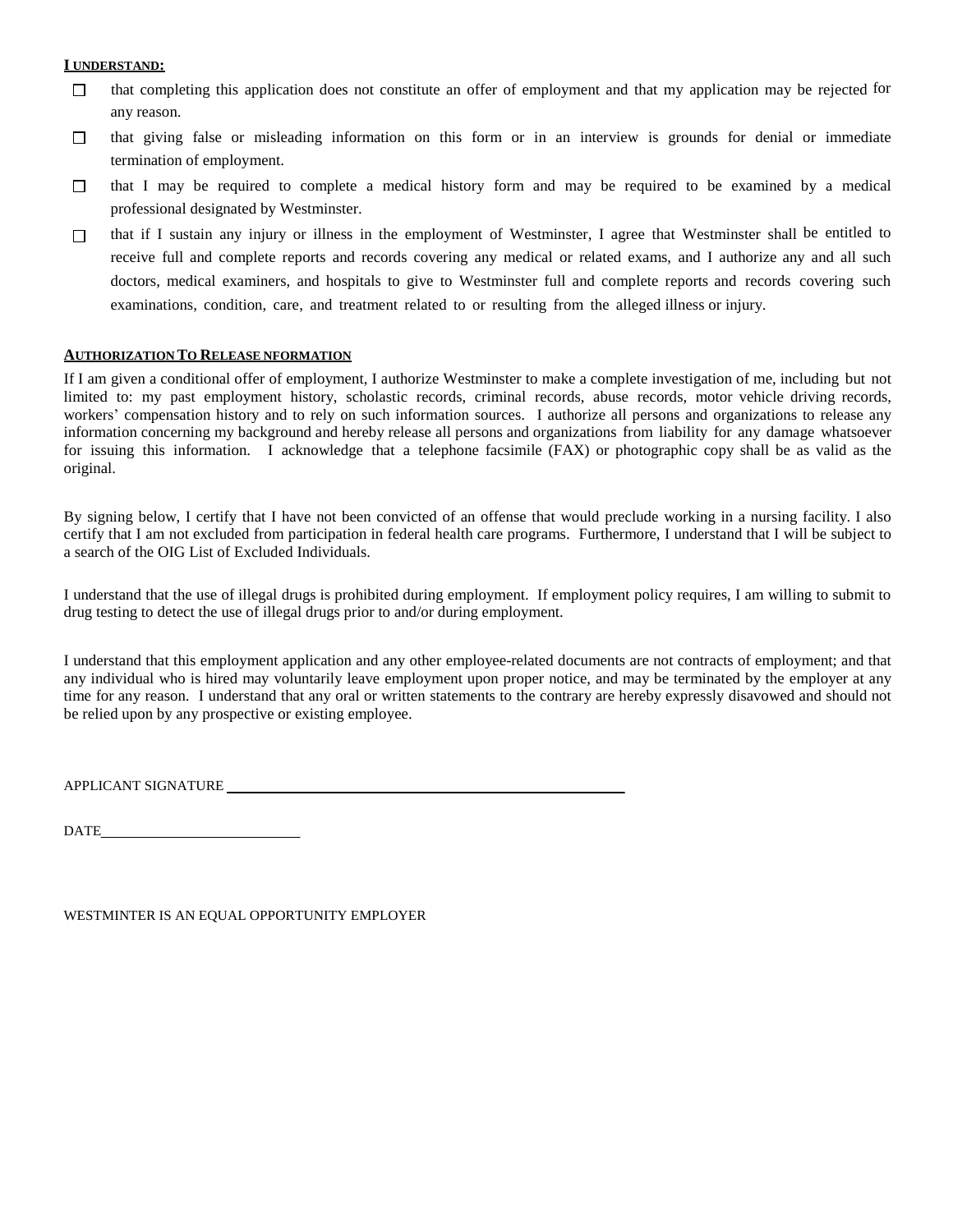#### BACKGROUND INVESTIGATION CONSENT FORM

I, hereby authorize Westminster and/or its agents to make an investigation of my background, references, past employment, education, and criminal or police records, including those maintained by both public and private organizations and all public records for the purpose of confirming the information contained on my application and/or other information which may be material to my qualifications for employment now and, if applicable, during the tenure of my employment with Westminster.

I release Westminster and/or its agents and any person or entity, which provides information pursuant to this authorization, from any and all liabilities, claims or lawsuits in regards to the information obtained from any and all of the above referenced sources used.

The following is my true and complete legal name, and all information is true and correct to the best of my knowledge.

Have you ever been convicted of any criminal violation of the law, other than a minor traffic violation or are you now under pending investigation or charges? Yes No

If yes, please explain:

Signature Date **Date** Date of the Second State of the Second State of the Date of the Date of the Date of the Date of the Date of the Date of the Date of the Date of the Date of the Date of the Date of the Date of the Date

\*NOTE: The above information is required for identification purposes only, and is in no manner used as qualifications *for employment. Westminster will not discriminate against any applicant or employee based on race, ethnicity, religion, sex, sexual orientation, gender identity, national origin, age, disability, veteran status, or any other protected class set forth in federal, state, or local law, rule or ordinance.*